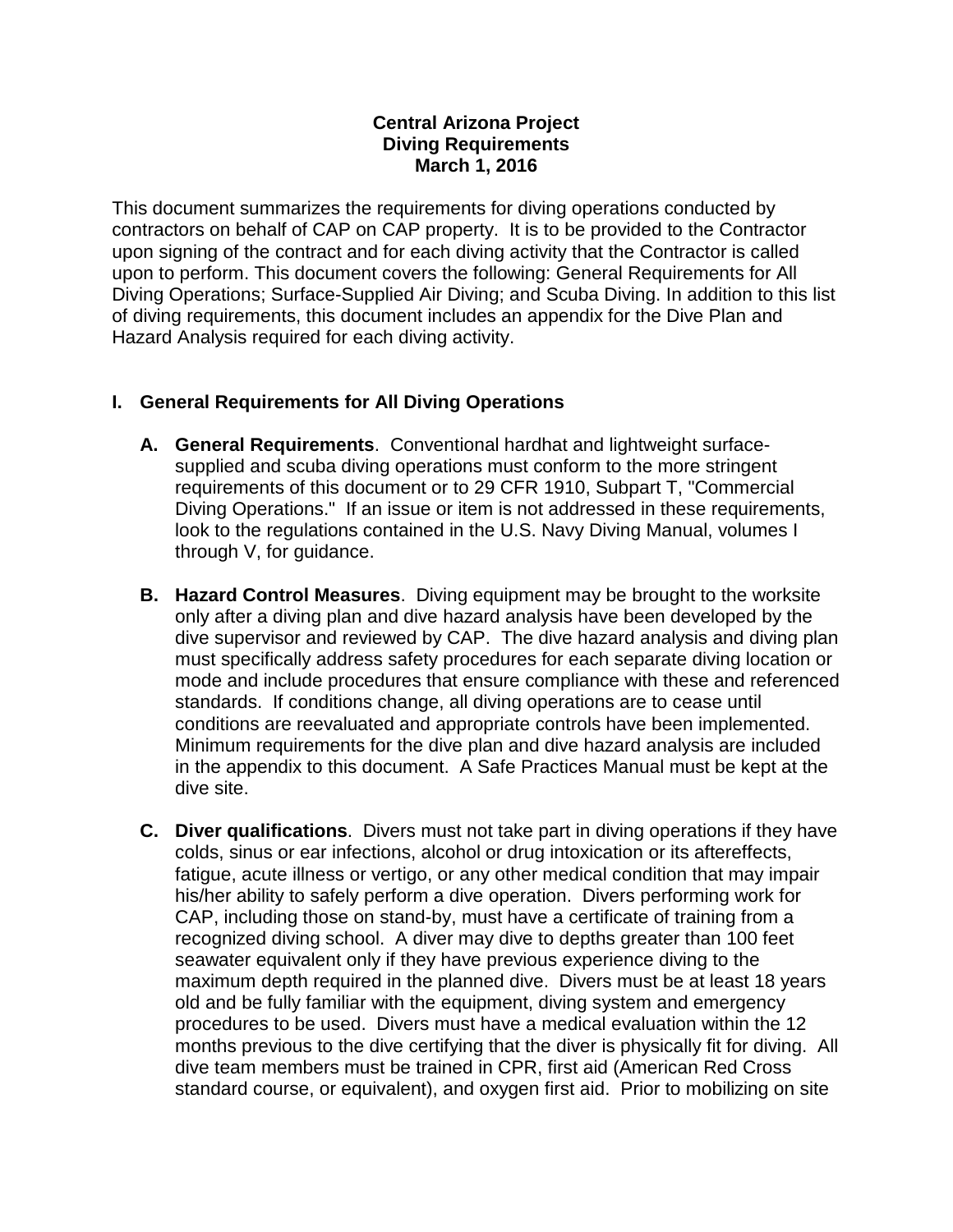and commencing diving operations, the dive supervisor must submit to CAP for review satisfactory evidence that all dive team members have met the above requirements. Note: CPR courses must include hands-on training. Online training, by itself, is unacceptable.

- **D. Supervision**. A designated, experienced, onsite dive supervisor must personally supervise all diving operations.
- **E. Equipment**. Use a tagging or logging system to record equipment modification, repair, testing, calibration, or maintenance services. Include the date and type of work performed and the name or initials of the person who did the work.
	- **a. Air Compressor System**. Compressors that supply air to the surfacesupplied air (SSA) diver must have a volume cylinder with a check valve on the inlet side, a pressure gauge, a relief valve, a drain valve, and a carbon monoxide filter and alarm system. Compressors must have the capacity to overcome any line loss or other losses and deliver a minimum of 4.5 cubic feet per minute to each diver at the maximum working depth. Air compressor intakes must be located away from areas containing exhaust or other contaminants. Respirable air supplied to a diver, or to air tanks, must not contain:
		- 1. Carbon monoxide (CO) greater than 10 parts per million (ppm).
		- 2. Carbon dioxide  $(CO<sub>2</sub>)$  greater than 1,000 ppm.
		- 3. Oil mist greater than 5 milligrams per cubic meter.
		- 4. A noxious or pronounced odor.

Test the air compressor system output for air purity at least every six (6) months, by taking samples at the connection to the distribution system.

- **b. Compressed Gas Cylinders**. Compressed gas cylinders must:
	- 1. Be designed and maintained according to the applicable provisions of 29 CFR 1910.101(a).
	- 2. Be stored in a ventilated area and protected from excessive heat.
	- 3. Be secured against falling.
	- 4. Have shutoff valves recessed into the cylinder or protected by a cap, except when in use, when manifolded, or when used for diving.
- **F. Accident reporting**. Any accident which results in injury or property damage must be immediately reported to the dive supervisor and CAP. A detailed, written report of all such incidents addressing the causal factors and appropriate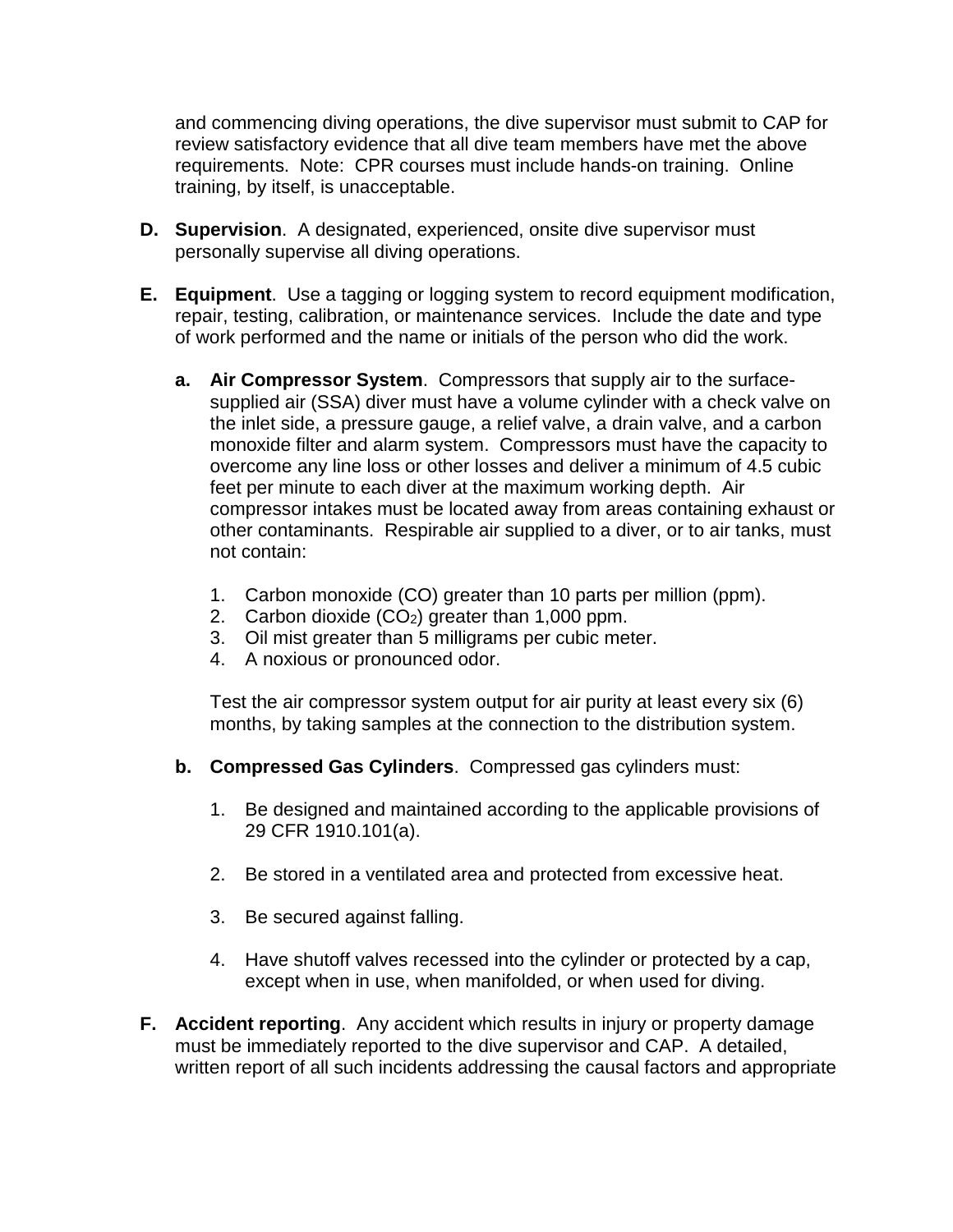prevention strategies must be submitted to the CAP within seven calendar days of the incident.

# **II. Surface-Supplied Air Diving**

- **A. Auxiliary Air Supply**. An auxiliary air supply must be provided during all dives. The auxiliary air supply must have a standby compressor or air flasks with a capacity of 72 cubic feet or more. Compressors that are used for diving operations must not be used for any other purpose. Auxiliary air supply must meet the requirements in the subsection, "Air Compressor System."
- **B. Decompression**. A recognized decompression specialist must prepare decompression tables. Post decompression times inside and outside decompression chambers.
- **C. Decompression Chamber**. The following circumstances require an onsite, dual-lock, multiplace decompression chamber (capable of recompressing the diver to a minimum of 165 feet seawater equivalent) and trained operating personnel:
	- Diving operations that are outside the no-decompression limits or to depths greater than 100 feet seawater
	- When surface recompressing capabilities are recommended by the decompression specialists, Dive Supervisor, or where necessitated by onsite conditions.

Decompression chambers must accommodate at least two persons.

- **D. Decompression Dives**. Divers engaged in dives outside no-decompression limits or engaged in mixed-gas diving must remain awake and close to an attended decompression chamber for at least one hour following the dive. The diver must be able to contact a decompression chamber facility during the 4 hour period immediately following treatment or after leaving the water.
- **E. Communications**. All divers and standby divers must be equipped with communication systems that permit simultaneous, two-way conversations between the diver, his tender, other divers and tenders, and the dive supervisor. Communication systems must be operable from the time the diver puts on his helmet or mask until it is removed.
- **F. Minimum Crew Size**. Two divers must be available for all diving operations. The standby diver must be available, suited up, and ready to dive in an emergency. The standby diver must not serve as a tender. The minimum crew must consist of at least four persons: the dive supervisor, a diver, a standby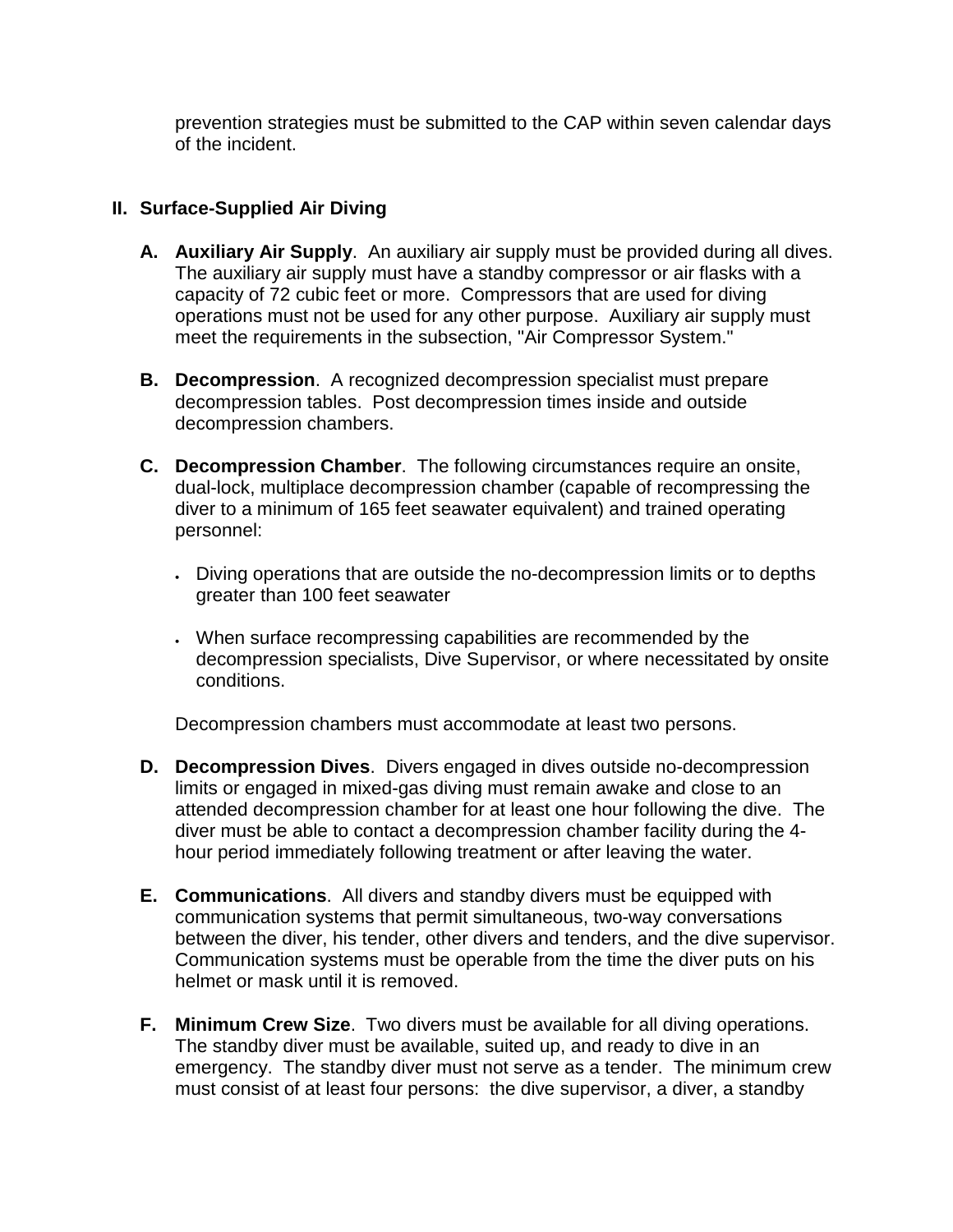diver, and a tender. For each diver added to the crew, one tender must also be added.

**G. Reserve Breather Gas Supply**. Each diver using lightweight SSA must carry a reserve breather gas tank. When heavy, deep-sea diving gear is used, when diving to depths exceeding 100 feet of seawater, or when diving outside the nodecompression limits, the standby diver must have an extra breathing gas hose for the working diver.

#### **III. Scuba Diving**

- **A. Requirement**. Scuba diving is permitted only when sanctioned by the contract specifications and authorized in writing by CAP.
- **B. Maximum Depths**. Limit scuba diving to depths and times that will not require decompression staging as set forth in the U.S. Navy Standard Air Decompression Tables. Scuba dive depths must not exceed 100 feet of seawater after altitude adjustment.
- **C. Compressed Air**. Oxygen or mixed gases are prohibited, except for up to 40 percent nitrox, when used in accordance with the National Oceanic and Atmospheric Administration (NOAA) Diving Manual: Diving for Science and Technology, Chapter 15, "Nitrox Diving" and Appendix VII, "Nitrox Dive Tables." Use only open circuit scuba systems.
- **D. Diving Equipment**. A recognized approving agency must approve scuba diving equipment. Use and maintain scuba diving equipment in accordance with the manufacturer's recommendations.
- **E. Buddy system**. A dive may be made singly if the dive is less than 20 feet deep, there is little current and visibility is good (at the discretion of the dive supervisor). All other dives with scuba gear must use a buddy system. Buddy pair divers must maintain visual contact or use a buddy line securely fastened to both divers. When working in fast currents, murky water, or in confined spaces, a tether line must be attached to the diver and it shall be continuously tended from the surface.
- **F. Standby Diver**. A standby diver must be provided for each diver or buddy pair. The standby diver must be a qualified, fully equipped scuba diver and remain on the surface, close to the diver.
- **G. Standard Equipment**. Scuba divers must wear buoyancy compensators and have a depth indicating device, timing device, cutting tool, flashlights, compass, submersible pressure gauge (or integrated dive computer) to monitor cylinder/system air pressure, and an alternate second stage air source, such as an octopus or safe second.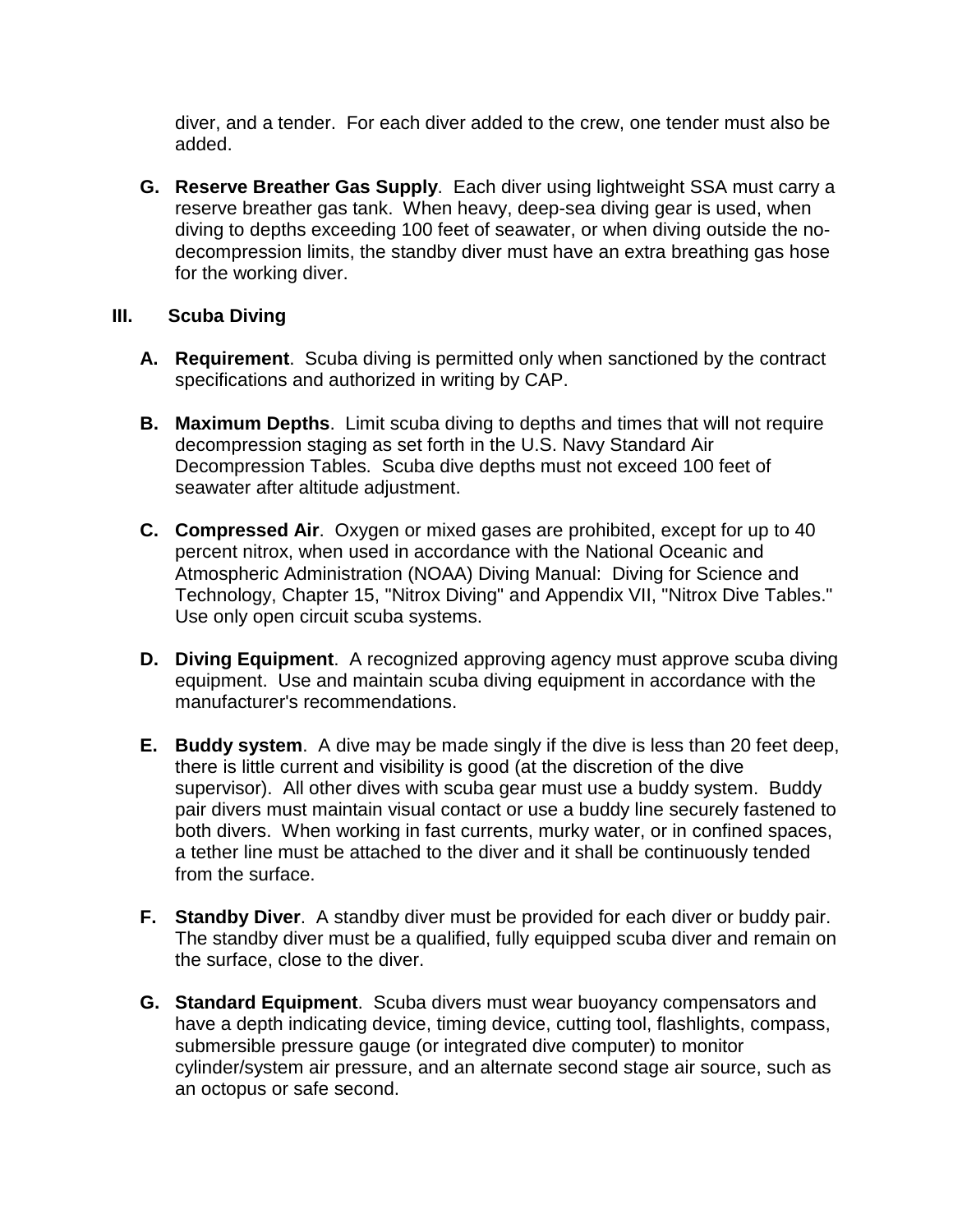# APPENDIX

**Dive Plan and Hazard Analysis**. Prepare a dive plan and hazard analysis before each diving activity. All personnel involved must review the dive plan and hazard analysis before suiting up. As a minimum, the plan must contain the following:

- 1. Names and duties of dive team members, including the dive supervisor.
- 2. Date, time, and location of the dive operation.
- 3. Diving mode to be used (scuba, surface-supplied air, etc), including a description of the backup air supply.
- 4. A description of the work divers will perform, and inspection requirements.
- 5. Surface and underwater conditions, including visibility, temperature, thermal protection, and currents.
- 6. Activity hazard analysis for each phase of work, including the hazards of flying after diving.
- 7. Maximum depth and bottom time (make altitude adjustments to dive tables for dives at altitudes of 1000 feet or more above sea level).
- 8. Emergency management plan, including emergency procedures, means of notification, telephone numbers for ambulance, doctors, and Divers Alert Network; locations of evacuation routes; and other emergency assistance protocols.
- 9. Lockout/tagout procedures, including how to deal with differential water pressures due to unequal water elevations.
- 10. Equipment servicing records, procedures, and checklists and requirements for special tools and equipment.

**Submittals**: The following information must be submitted to and approved by CAP prior to mobilizing on site:

- 1. The Dive Plan and Hazard Analysis
- 2. Evidence of training for each diver for the method of diving to be used.
- 3. For dives exceeding a depth greater than 100 feet seawater equivalent, evidence that the divers have had previous experience diving to the maximum depth.